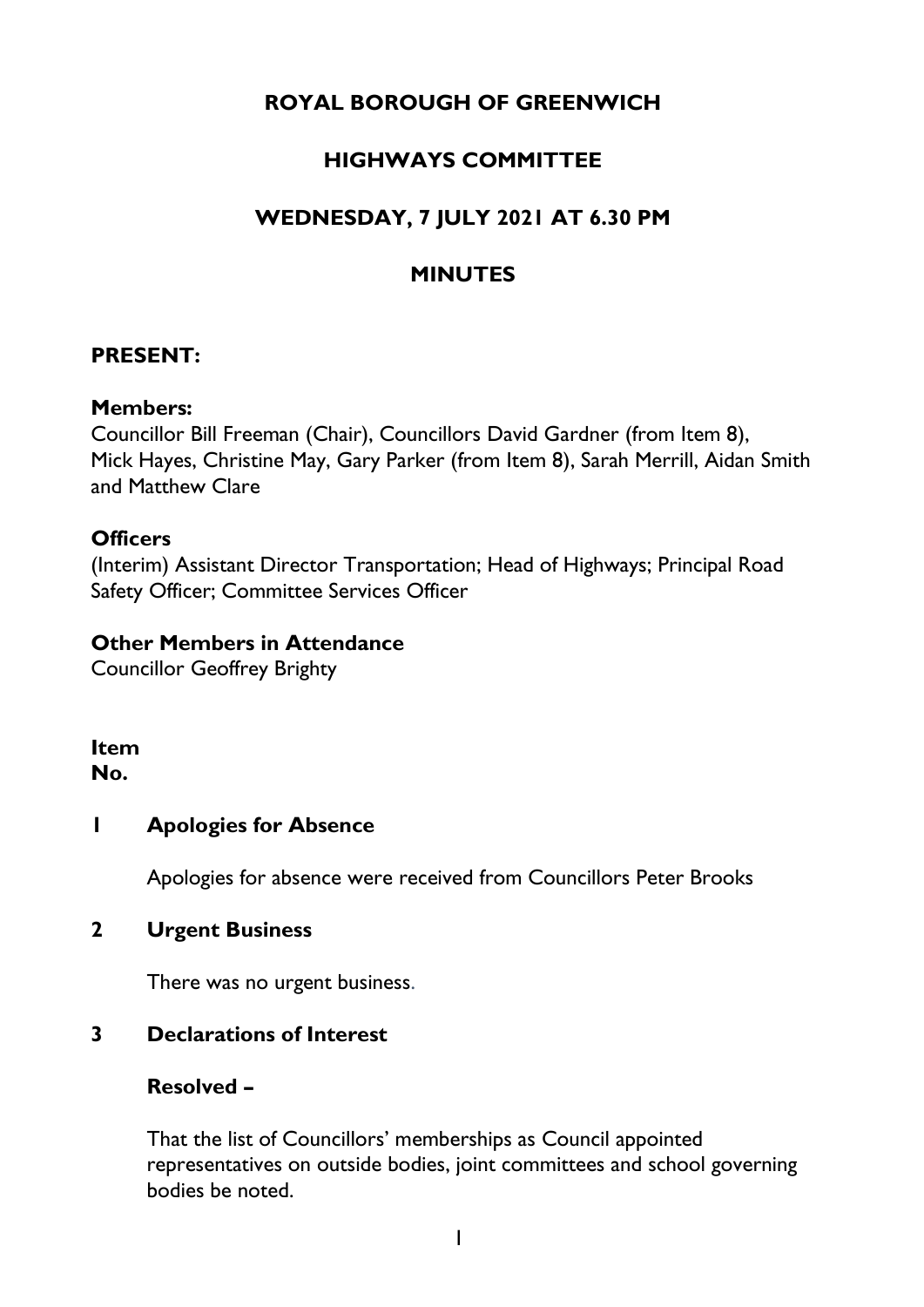## **4 Minutes**

## **Resolved -**

That the minutes of the meeting of the Highways Committee held on 2 June 2021 be agreed and signed as a true and accurate record.

# **5 Winchcomb Gardens – Petition Requesting Road Resurfacing and Street Improvements**

The Head of Highways gave an illustrated introduction to the report.

In response to questions from the Committee, the Head of Highways emphasised that there was a limited budget, and he highlighted the process of selecting streets for resurfacing. He explained that there was an exemption from enforcement against parking on the pavement in Winchcomb Gardens due to lack of space to park fully in the road. He confirmed there was an existing path bisecting the green in the middle.

The Committee was addressed by the lead petitioner. She stated she had lived there for 46 years and the road had never been completely retarmacked in that time. She commented on the potholes and the poor state of the road. She explained that mothers had to walk in the road with their prams because the cars had to park halfway on the pavement. [*The petitioner was disrupted by connection difficulties*].

During discussion of the matter, Members commented that any new path across the green should be permeable and suggested a bark chip path might be suitable for pedestrians. It was queried whether trees could be planted under the adopt-a-tree policy. Officers were requested to see if even part of the proposed works could be done in the next year's budget.

# **Resolved –**

That the proposed petition response as stated in Section 6 in the report, and that it will be reported to Council on 21 July 2021, be noted.

## **6 Response to a Petition to reverse the West Greenwich Road Closures (Hills & Vales)**

The Principal Road Safety Officer gave an illustrated introduction to the report.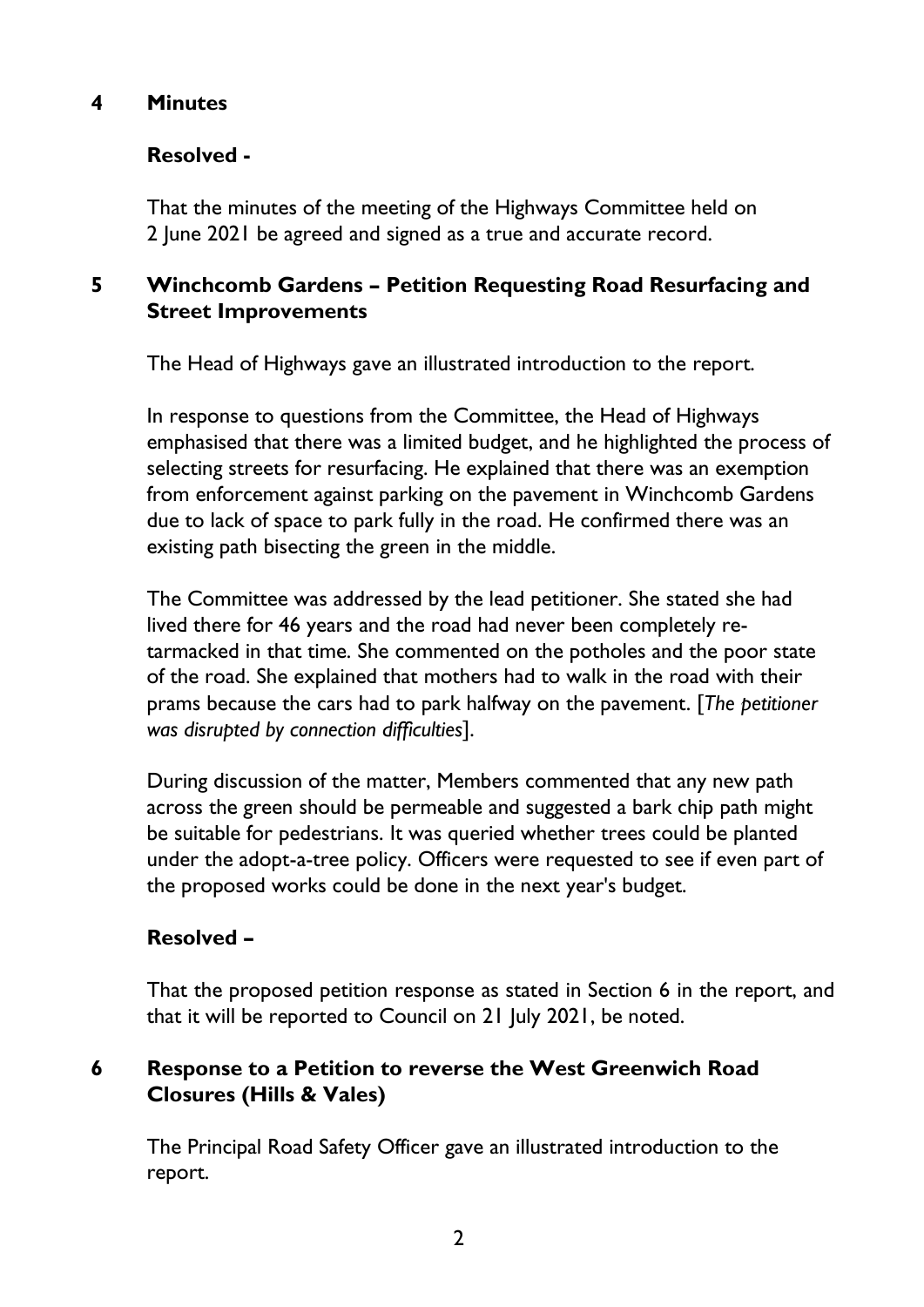The Committee was addressed by the representative of the lead petitioner. She highlighted that a majority of local people did not want the scheme and that the impact has been way out of proportion to any benefit that people had derived from it. She noted that the new Cabinet Member for Environment, Sustainability and Transport was putting in hand much better consultation for the schemes. It was felt that the schemes were not really for a low traffic neighbourhood but instead divided areas forcing traffic and congestion elsewhere. It was considered that the Experimental Traffic Order had not been properly implemented.

The Committee was addressed by Councillor Geoffrey Brighty. He noted that there did seem to be a shift in attitude recently by the authority, and that there had been acknowledgement that road closures had had the predicable effect of an unacceptable increase in traffic on roads elsewhere. He commented that the proposal to reopen a closed road during the morning peak time might alleviate some of the pressure, but queried what would happen if Greenwich Park did not re-open for through traffic at the morning peak; he asked what the plan was if current proposals to alleviate matters did not work. He emphasised that the public needed to know the results of the consultations.

## **Resolved –**

That the proposed petition response as stated in Section 6 in the report, and that it will be reported to Council on 21 July 2021, be noted.

# **7 Response to a Petition regarding the implementation of a low traffic neighbourhood in the Westcombe Park and Maze Hill area**

The Principal Road Safety Officer gave an illustrated introduction to the report.

In response to questions from the Committee, the Principal Road Safety Officer confirmed that the aim was to bring together all the different strands, the different views and different stakeholders; it would be a tremendous task because of the different sorts of information. He emphasised that they wanted to make sure that everybody was listened to and their views taken on board and they were working out the best way to engage with all the right stakeholders to make sure they could progress with a set of proposals that worked for the majority.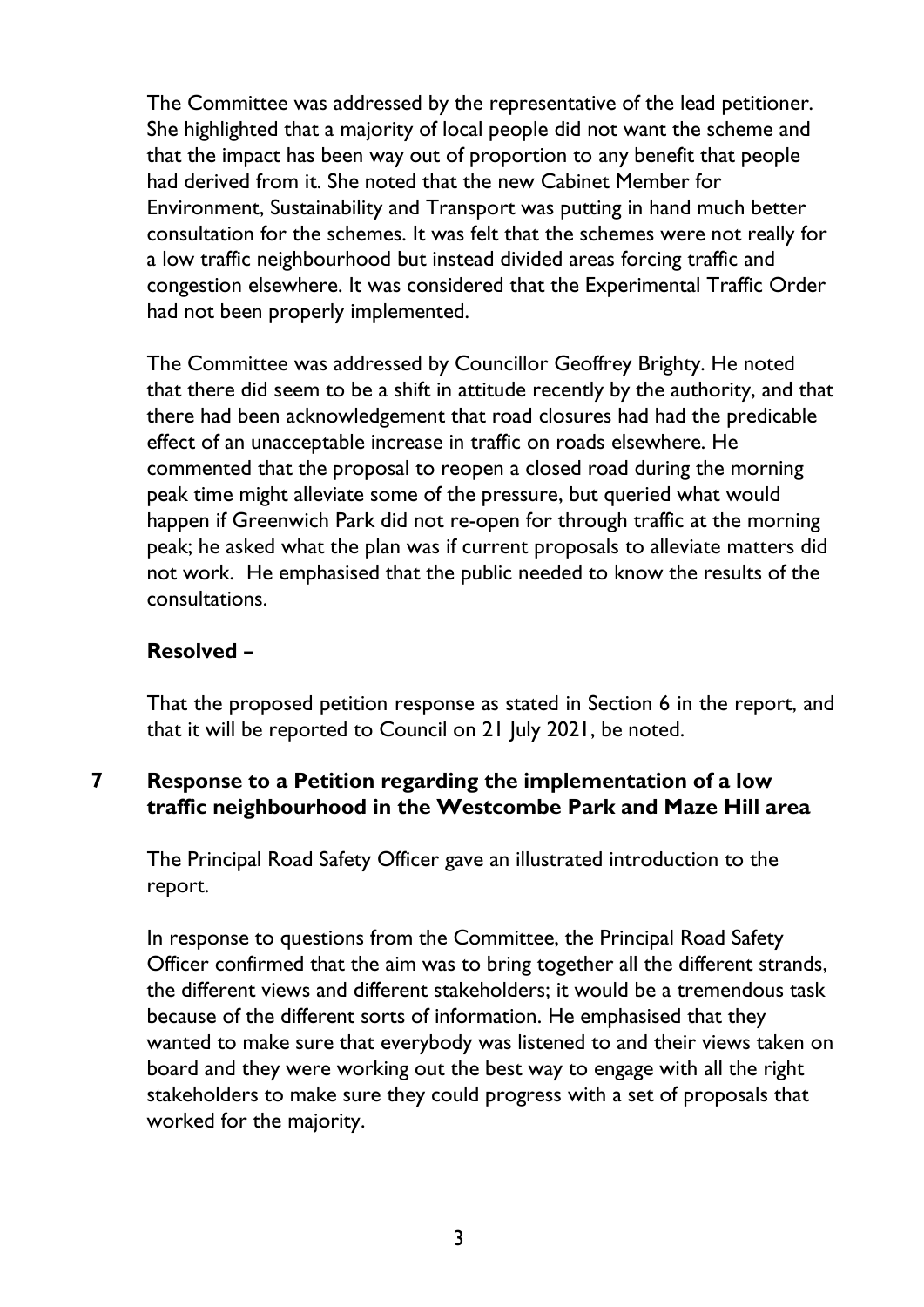## **Resolved -**

That the proposed petition response as stated in Section 6 in the report, and that it will be reported to Council on 21 July 2021, be noted.

## **8 Response to a Petition regarding residents' exemption using ANPR in East Greenwich**

The Principal Road Safety Officer gave an illustrated introduction to the report.

#### **Resolved -**

That the proposed petition response as stated in Section 6 in the report, and that it will be reported to Council on 21 July 2021, be noted.

#### **9 Response to a Petition against the fixed closure of Halstow Road as part of the proposals for the Westcombe Park and Maze Hill area LTN**

The Principal Road Safety Officer gave an illustrated introduction to the report.

#### **Resolved –**

That the proposed petition response as stated in Section 6 in the report, and that it will be reported to Council on 21 July 2021, be noted.

#### **10 Response to a Petition calling for consultation on the proposals for the Horn Park and Weigall Road Area LTN**

The Principal Road Safety Officer gave an illustrated introduction to the report.

Comments from Councillor Charlie Davis had been previously circulated to the Committee. Councillor Matt Clare informed the Committee that Councillor Spencer Drury's comments were that he was not happy with a paper exercise he wanted a proper consultation.

In response to a question from the Committee, the Principal Road Safety Officer replied confirmed that Officers had been engaging with Lewisham and the results of the implementation of the Lewisham schemes had been noted.